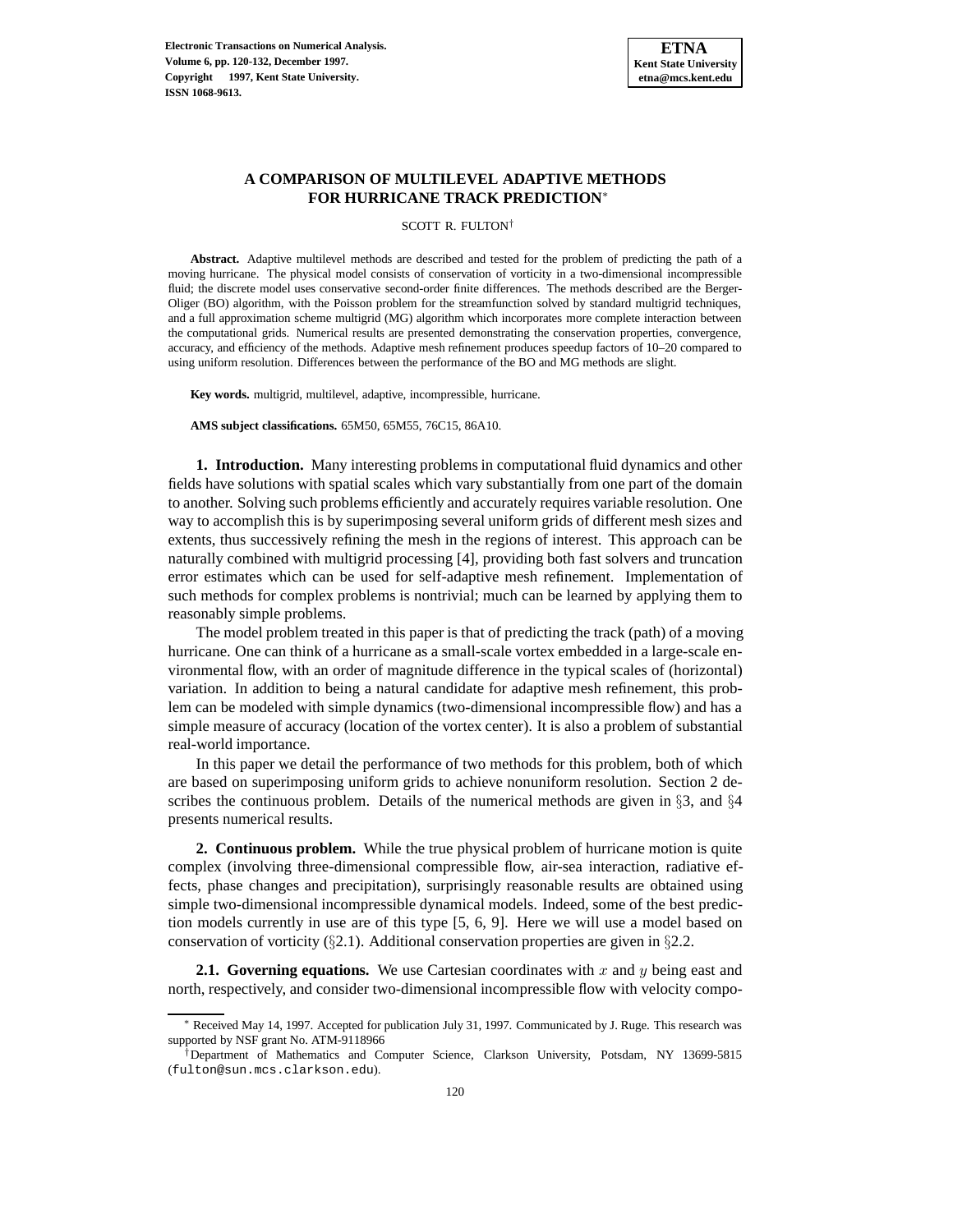### Scott R. Fulton 121

nents u and v. The corresponding vorticity  $\zeta = \frac{\partial v}{\partial x} - \frac{\partial u}{\partial y}$  satisfies

(2.1) 
$$
\frac{\partial \zeta}{\partial t} + \frac{\partial (\zeta, \psi)}{\partial (x, y)} + \beta \frac{\partial \psi}{\partial x} = 0.
$$

Here  $\psi$  is the streamfunction satisfying  $u = -\partial \psi / \partial y$ ,  $v = \partial \psi / \partial x$ ; it is related to  $\zeta$  by the Poisson problem

$$
\Delta \psi = \zeta.
$$

The parameter  $\beta$  (the derivative of Coriolis parameter) measures the effect of the variation of the Earth's rotation with latitude; for simplicity, we treat  $\beta$  as constant (the  $\beta$ -plane approximation). We seek to solve (2.1–2.2) on a rectangular domain  $\Omega = [-L_x, L_x] \times [-L_y, L_y]$ , with  $\psi$  specified on the boundary  $\partial\Omega$  and  $\zeta$  specified where there is inflow; with these conditions the problem is well-posed [8].

**2.2. Conservation properties.** If we set  $\beta = 0$  and assume there is no flow through the boundary, then from (2.1) the total vorticity

$$
(2.3) \t\t Z = \int_{\Omega} \zeta
$$

is conserved (independent of time  $t$ ). Under the same conditions, the total enstrophy

$$
(2.4) \t\t\t E = \int_{\Omega} \frac{1}{2} \zeta^2
$$

and kinetic energy

(2.5) 
$$
K = \int_{\Omega} \frac{1}{2} (u^2 + v^2) = \int_{\Omega} \frac{1}{2} \nabla \psi \cdot \nabla \psi
$$

are also conserved. The conservation of  $E$  and  $K$  implies that the mean wavenumber of the flow is constant [1], so there is no net cascade of energy between large and small scales.

## **3. Multilevel adaptive methods.**

**3.1. Basic discretization.** On a uniform grid with grid points  $(x_i, y_j) = (x_0 + ih, y_0 + h)$ jh),  $i = 0, \ldots, M$ ,  $j = 0, \ldots, N$ , we can discretize (2.1–2.2) in space by second-order centered finite differences as

(3.1) 
$$
\frac{d\zeta_{i,j}}{dt} - J_{i,j}^h(\zeta, \psi) + \beta \left( \frac{\psi_{i+1,j} - \psi_{i-1,j}}{2h} \right) = 0,
$$

$$
\Delta_{i,j}^h \psi = \zeta_{i,j}.
$$

Here  $J_{i,j}^h$  is the *Arakawa Jacobian* [1] as given in the Appendix and  $\Delta^h$  is the usual five-point approximation to the Laplacian. Equations  $(3.1–3.2)$  are applied at all interior points; at the boundaries a modified version of (3.1) is applied, with a one-sided second-order difference in the  $\beta$  term and appropriate modifications of  $J_{i,j}^h$ . The use of the Arakawa Jacobian ensures conservation of discrete analogues of (2.3–2.5), as detailed in [1] and the Appendix.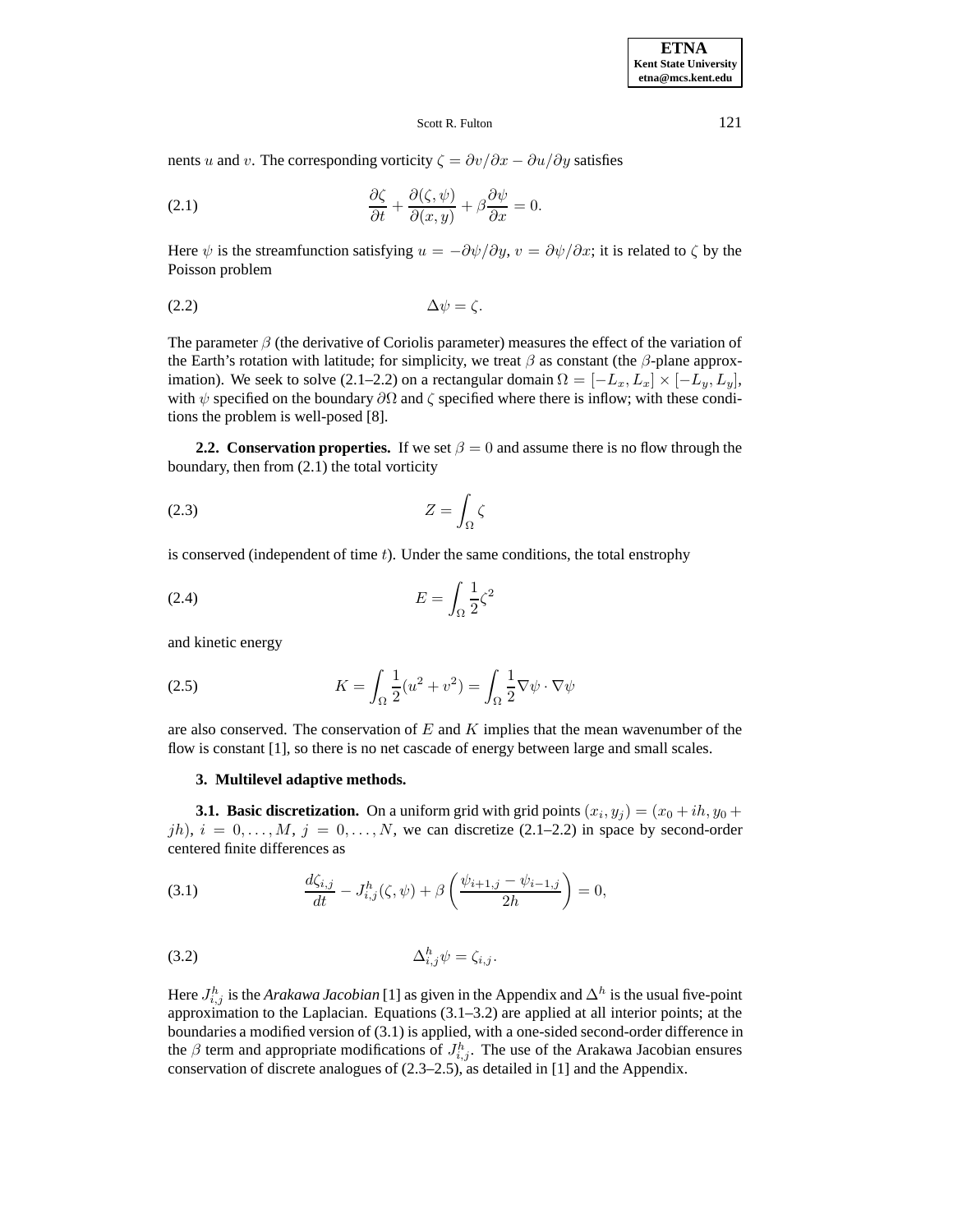

FIG. 3.1. *Example of computational grids, with base grid*  $G_1$  (32  $\times$  32*, h* = 128 *km), patch*  $G_2$  (24  $\times$  24*,*  $h = 64$  km), patch  $G_3$  (32 × 32, h = 32 km), and patch  $G_4$  (48 × 48, h = 16 km)

**3.2. Grid structure.** To construct a composite grid with nonuniform resolution we start with a base grid  $G_1$  with mesh size  $h_1$  covering the full domain  $\Omega$ , and superimpose a sequence of grids  $G_l$ ,  $l = 2,...,n$  with smaller mesh sizes  $h_l$  covering successively smaller regions (called *patches*). For simplicity we use the mesh ratio  $h_l/h_{l+1} = 2$  and require the patches to be rectangular, aligned (fine-grid boundaries are coarse-grid lines), and strictly nested (fine grid contained in the interior of the next coarser grid). This leads to the structure shown in Fig. 3.1.

Solving (3.2) by a multigrid method on one of the computational grids  $G_l$  requires additional coarse grids covering the same domain as  $G_l$ . These we denote by  $G_l^{(m)}$ ,  $m = 1$ ,  $\ldots$ ,  $n_l$ , and refer to them as the *local coarse grids*. They are indexed such that  $G_l = G_l^{(1)}$ , and their mesh sizes *increase* with m with mesh ratio 2, so that  $G_l^{(m)} \subset G_{l-1}^{(m-1)}$  when  $l > 1$ and  $m > 1$  (if the boundaries are aligned). A one-dimensional depiction of the resulting grid structure is shown in Fig 3.2.

**3.3. Berger-Oliger method.** Perhaps the simplest algorithm for solving a timedependent problem on the grid structure described above is that of Berger and Oliger [3]. With two computational grids (coarse and fine), one step of this algorithm consists of:

- 1. One step (length  $\Delta t$ ) on the coarse grid,
- 2. Two steps (length  $\Delta t/2$ ) on the fine grid, using boundary values interpolated from the fine grid in space and time,
- 3. Transfer the fine-grid solution to the coarse grid where they overlap.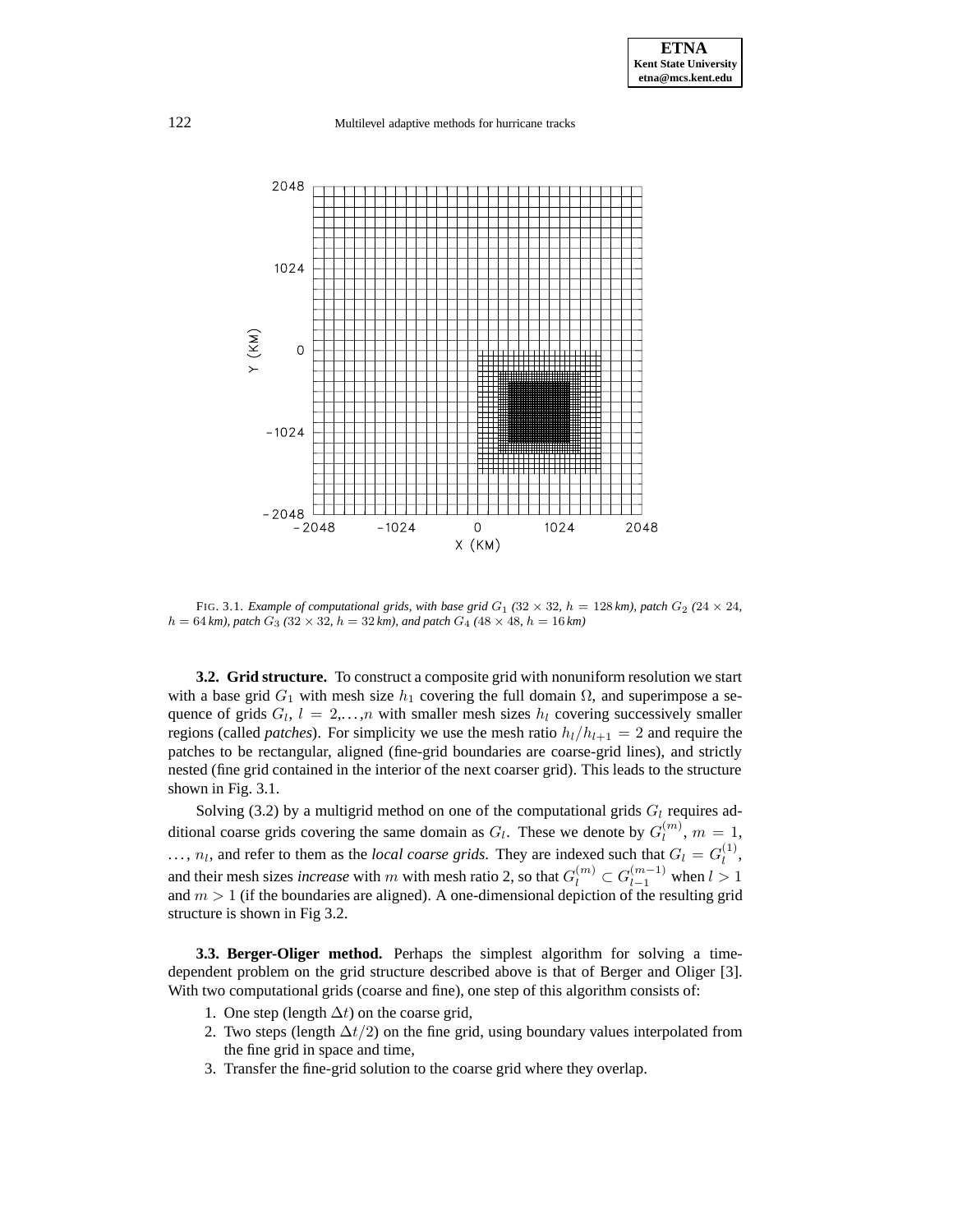





FIG. 3.2. *Example of local coarse grids (one-dimensional depiction)*

Thus, this algorithm is applied separately on each computational grid and uses the fine-grid solution where the grids overlap, with local time stepping (smaller time steps on the fine-grid patch) for efficiency. The recursive generalization to more than two computational grids is immediate.

In implementing this algorithm for the problem at hand, we use the space discretization described above on each computational grid  $G_l$ . We use the classical fourth-order Runge– Kutta method in time, so that each time step on each grid involves four stages. Denoting the discrete problem (3.1–3.2) on a single grid  $G_l$  with mesh size  $h = h_l$  as

(3.3) 
$$
\frac{d\zeta^h}{dt} = F^h, \qquad \Delta^h \psi^h = \zeta^h,
$$

each stage of the Runge-Kutta method takes the form

(3.4) 
$$
\zeta^h(t + \alpha \Delta t) = \zeta^h(t) + \alpha \Delta t \bar{F}^h(t), \qquad \Delta^h \psi^h(t + \alpha \Delta t) = \zeta^h(t + \alpha \Delta t)
$$

for some  $\alpha$  ( $0 < \alpha \leq 1$ ). The term  $\bar{F}^h(t)$  represents  $F^h$  computed from the solution  $\psi$ ,  $\zeta$ from the previous stage, or—in the last stage—a linear combination of the previous terms  $\bar{F}^h$ . The new  $\zeta^h$  is computed at all points (interior and boundary), with the boundary values replaced by specified values where there is inflow. The interpolation for fine-grid boundary values is linear in space and time; the fine-to-coarse transfer at the end of the full time step consists of injection for  $\psi$  and full weighting for  $\zeta$ .

Solving the Poisson problem for  $\psi^h$  in each stage is accomplished by a multigrid method. The components of this method are standard: point Gauss-Seidel relaxation with red-black ordering, full weighting of residuals, bilinear interpolation of corrections, and a full multigrid (FMG) control algorithm with one  $V(1,1)$ -cycle per level and bicubic FMG interpolation. Note that this method uses only the local coarse grids  $G_l^{(m)}$ ; there is no interaction between the computational grids  $G_l$  during the multigrid processing. Thus, the overall algorithm uses multigrid processing only as a fast solver for the Poisson problem on each computational grid; the interaction between grids in one time step is one way only (the coarse grid influences the fine grid through boundary values). We refer to this algorithm as the Berger-Oliger (BO) method.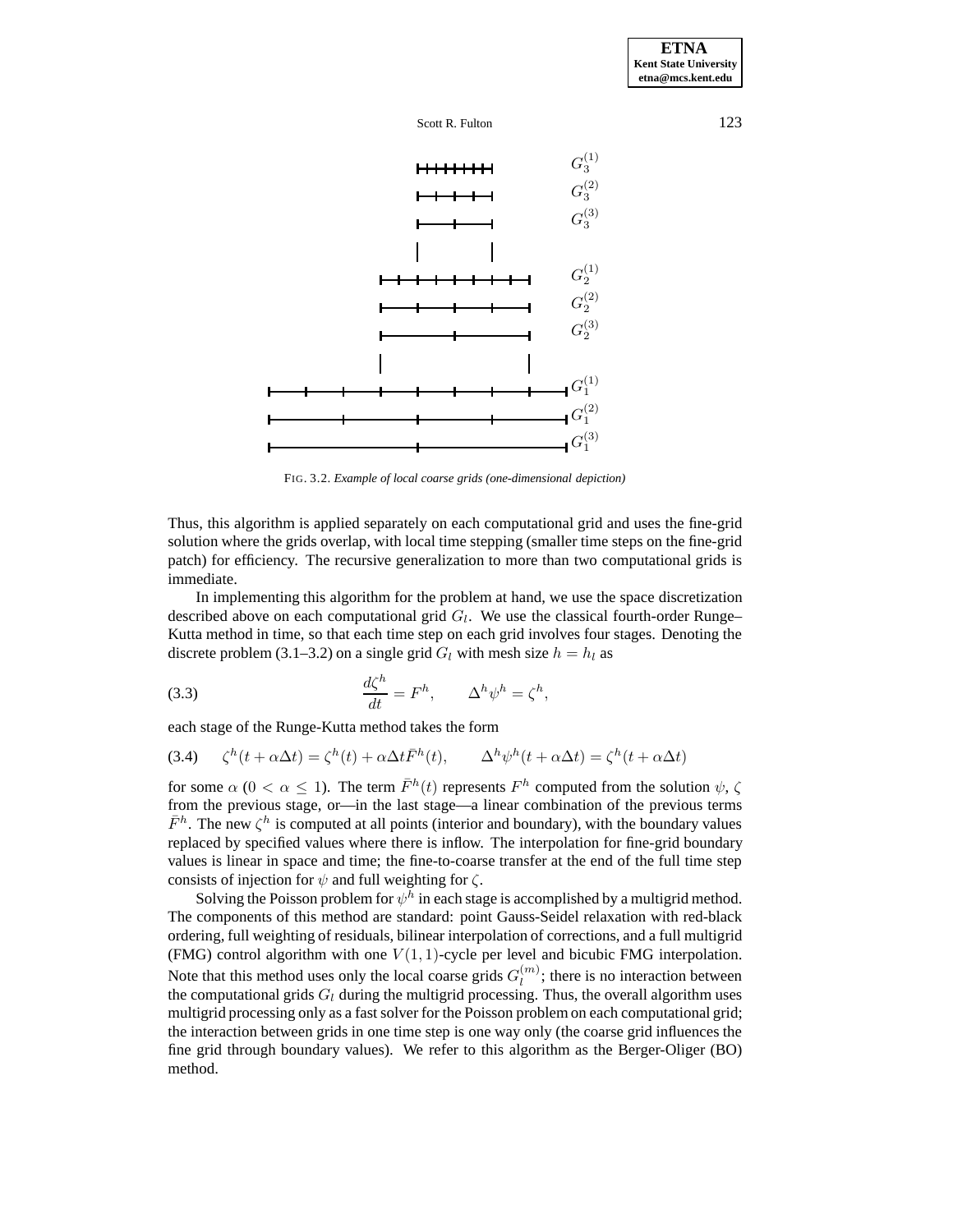**3.4. Multigrid method.** Since the computational grids overlap each other, it is natural to try to use them directly in the multigrid processing. For a time-dependent problem, this is possible only when the fine- and coarse-grid solutions are at the same point in time (in the Runge–Kutta method, at the end of the last stage only); then the problem is equivalent to the steady-state problem treated by Bai and Brandt [2]. To solve the Poisson problem for  $\psi$ by their method, we use the multigrid method described above but using the computational grids  $G_l$  instead of the local coarse grids  $G_l^{(m)}$ . In the case of more than two computational grids, the coarse grids used in the multigrid solution for  $\psi$  on grid  $G_l$  are  $G_{l-1}, G_{l-2}, \ldots$ ,  $G_k = G_k^{(1)}, G_k^{(2)}, \ldots, G_k^{(n_k)}$ , where k is the index of the coarsest computational grid at the same point in time as  $G_l$ . Note that the local coarse grids are still required (for local time stepping), and that the BO method is recovered simply by always setting  $k = l$ . Since the computational grids are not coextensive, the Full Approximation Scheme (FAS) is needed here. To maintain the proper net vorticity on the coarse grid in the fine-grid region, a correction based on the relative truncation error is added to the coarse-grid values of  $\zeta$  located on the fine-grid boundary [2]. The interaction between grids in one time step is two-way: the coarse grid sets the original boundary values on the fine grid, which then affects the solution on the full coarse grid through FAS transfer and relaxation. For simplicity, we refer to this method as the multigrid (MG) method.

**3.5. Grid adaption.** For the results presented here, the number and size of the computational grids are fixed for a given run; however, the grids are allowed to move to track a moving hurricane. This is accomplished by locating the center of the vortex (i.e., the point of maximum vorticity) and moving the grids so they are approximately centered over the vortex while remaining strictly nested. The grid sizes could also be adjusted as the solution evolves (in the MG method) by using the relative truncation error to decide where to refine or coarsen the grid [4]. Experiments with this self-adaptive version of the model will be reported in a later paper.

**4. Numerical results.** Since no appropriate analytical solutions of the governing equations are available, we test the performance of the model by comparing results computed at various resolutions with those from high-resolution reference runs. The following sections detail the test problems and present numerical evidence for the convergence, conservation properties, and accuracy and efficiency of the model, comparing the BO and MG methods.

**4.1. Test problems.** The initial condition in each model run consists of an axisymmetric hurricane-like vortex embedded in a large-scale environmental flow. The initial vortex is as given in [5], with tangential wind

(4.1) 
$$
V(r) = 2V_m \left(\frac{r}{r_m}\right) \frac{\exp[-a(r/r_m)^b]}{1 + (r/r_m)^2},
$$

corresponding to the initial vorticity

(4.2) 
$$
\zeta(r) = \frac{\partial(rV)}{r\partial r} = \frac{V}{r} \left[ \frac{2}{1 + (r/r_m)^2} - ab \left( \frac{r}{r_m} \right)^b \right].
$$

Here,  $r = [(x - x_0)^2 + (y - y_0)^2]^{1/2}$  is the radial distance from the vortex center  $(x_0, y_0)$ . Note that V has the approximate maximum value  $V_m$  near  $r = r_m$  (exact when  $a = 0$ ); the exponential factor is included to make  $V$  vanish quickly for large  $r$ . We use the values  $V_m = 30 \,\text{ms}^{-1}$ ,  $r_m = 80 \,\text{km}$ ,  $a = 10^{-6}$ , and  $b = 6$ . The computational domain is a square of side length  $2L_x = 2L_y = 4096$  km, with the vortex initially centered at  $x_0 = 768$  km and  $y_0 = -768$  km. The model is run from  $t = 0$  to  $t = 72$  hr.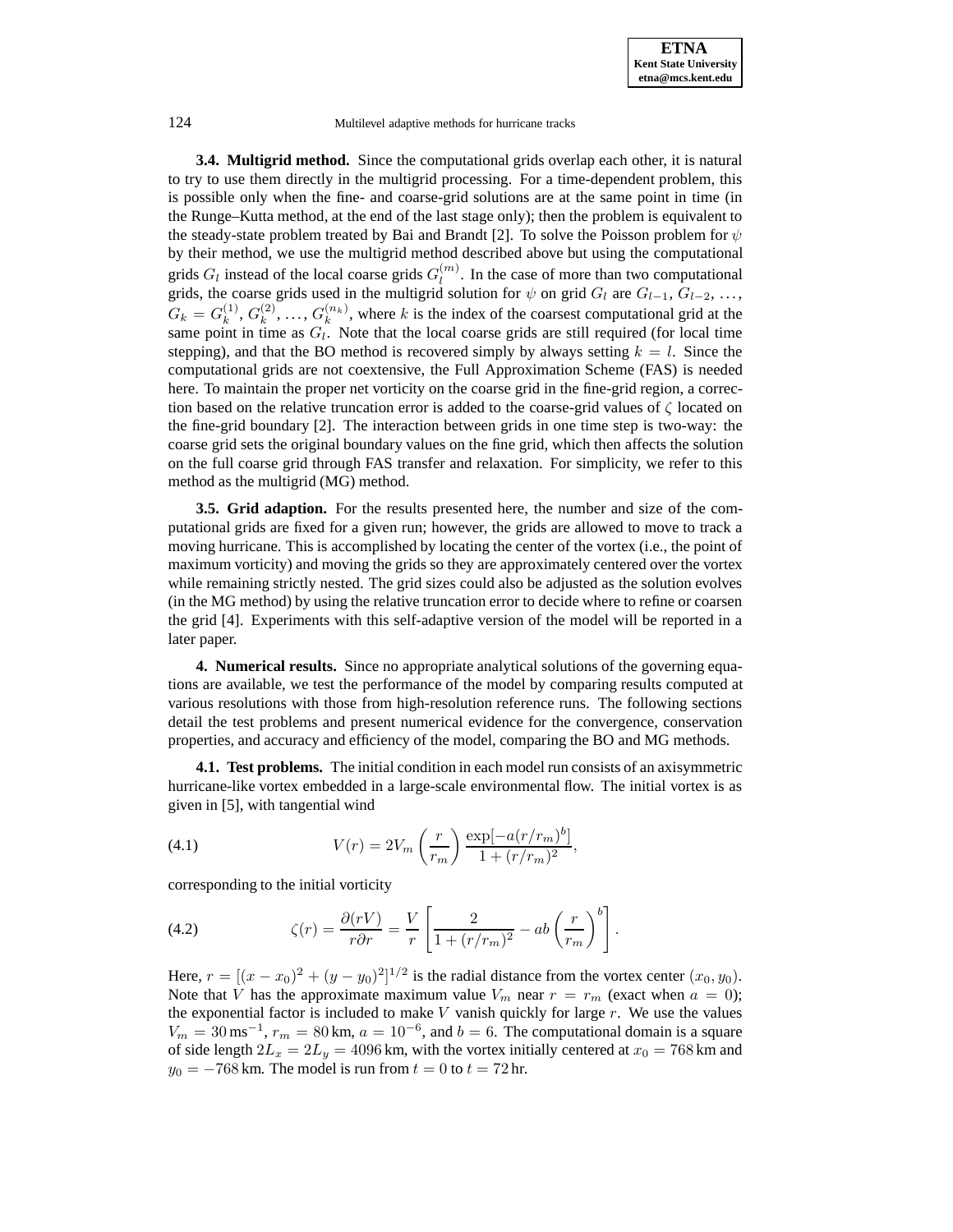### Scott R. Fulton 125

Two different cases of environmental flow are considered: a quasi-circular flow on an *f*-plane (i.e.,  $\beta = 0$ ), given by

(4.3) 
$$
\bar{\psi}(x,y) = \left(\frac{\bar{u}_0 L}{\pi}\right) \cos\left(\frac{\pi x}{L}\right) \cos\left(\frac{\pi y}{L}\right),
$$

which has no flow through the boundaries, and a more realistic zonal (east-west) flow on a  $\beta$ -plane (for latitude 20 $\degree$  N), given by

(4.4) 
$$
\bar{\psi}(y) = \left(\frac{\bar{u}_0 L}{2\pi}\right) \cos\left(\frac{2\pi y}{L}\right).
$$

In each case,  $\bar{u}_0$  measures the maximum wind speed associated with the flow and L measures the scale of spatial variation; we use the values  $\bar{u}_0 = 10 \,\text{ms}^{-1}$  and  $L = 4096 \,\text{km}$ . The solutions for the streamfunction  $\psi$  and vorticity  $\zeta$  are shown in Fig. 4.1 for the environmental flow (4.3) and in Fig. 4.2 for the environmental flow (4.4).

**4.2. Conservation.** To test the conservation properties of the model we use the environmental flow (4.3). Without adaptive mesh refinement, the discrete analogues of total vorticity, enstrophy, and kinetic energy are conserved exactly (in the limit as  $\Delta t \rightarrow 0$ ) as explained in the Appendix. With adaptive mesh refinement, deviations from conservation are small, as shown in Fig. 4.3. Small jumps are evident in kinetic energy with the MG method; these occur at times when the grids are moved. With the BO method, the initialization does not include interaction between grids, so the initial kinetic energy is not particularly accurate. Including a single  $V$ -cycle of the FAS multigrid method (as in MG) when initializing the BO method removes this problem.

**4.3. Convergence.** The model has second-order accuracy in space; to verify this numerically and quantify the effects of the local refinement, we compare the hurricane track computed with various combinations of mesh sizes and patch sizes to that of a high-resolution reference run (512  $\times$  512 grid,  $h = 8$  km). We measure the accuracy by the mean forecast "error", defined as the time mean of the  $l_2$  distance between the location of the vortex center  $(x_c, y_c)$  (approximated using quadratic interpolation using five points surrounding the vorticity maximum on the finest grid) and that obtained in the reference run. Trapezoidal quadrature is used in time with step size 1 hour.

Figure 4.4 shows this error as a function of the finest mesh size for a variety of model runs. Each point on the graph corresponds to a single model run; the label gives the corresponding base mesh size (in km) and the sizes of the patches used (if any). Patches A, B, C, D, and E have side length 1/2, 3/8, 1/4, 3/16, and 1/8 of the domain length, respectively. For the uniform-resolution runs, the error decreases at the rate  $O(h^2)$  as it should. With adaptive refinement, the error is larger; large patches produce little degradation, while smaller patches produce larger errors, as should be expected.

**4.4. Accuracy and efficiency.** The price paid for adaptive mesh refinement is some degradation in accuracy, as shown above. However, the benefit is increased speed. To evaluate this tradeoff, Fig. 4.5 shows the errors for the same model runs as in Fig. 4.4 (plus some others) as a function of the execution time for the model run (to  $t = 72$  hours). In all cases, the runs with adaptive mesh refinement show improvement over the uniform-resolution runs. For approximately the same level of error, adaptive refinement saves factors of up to about 20 in execution time.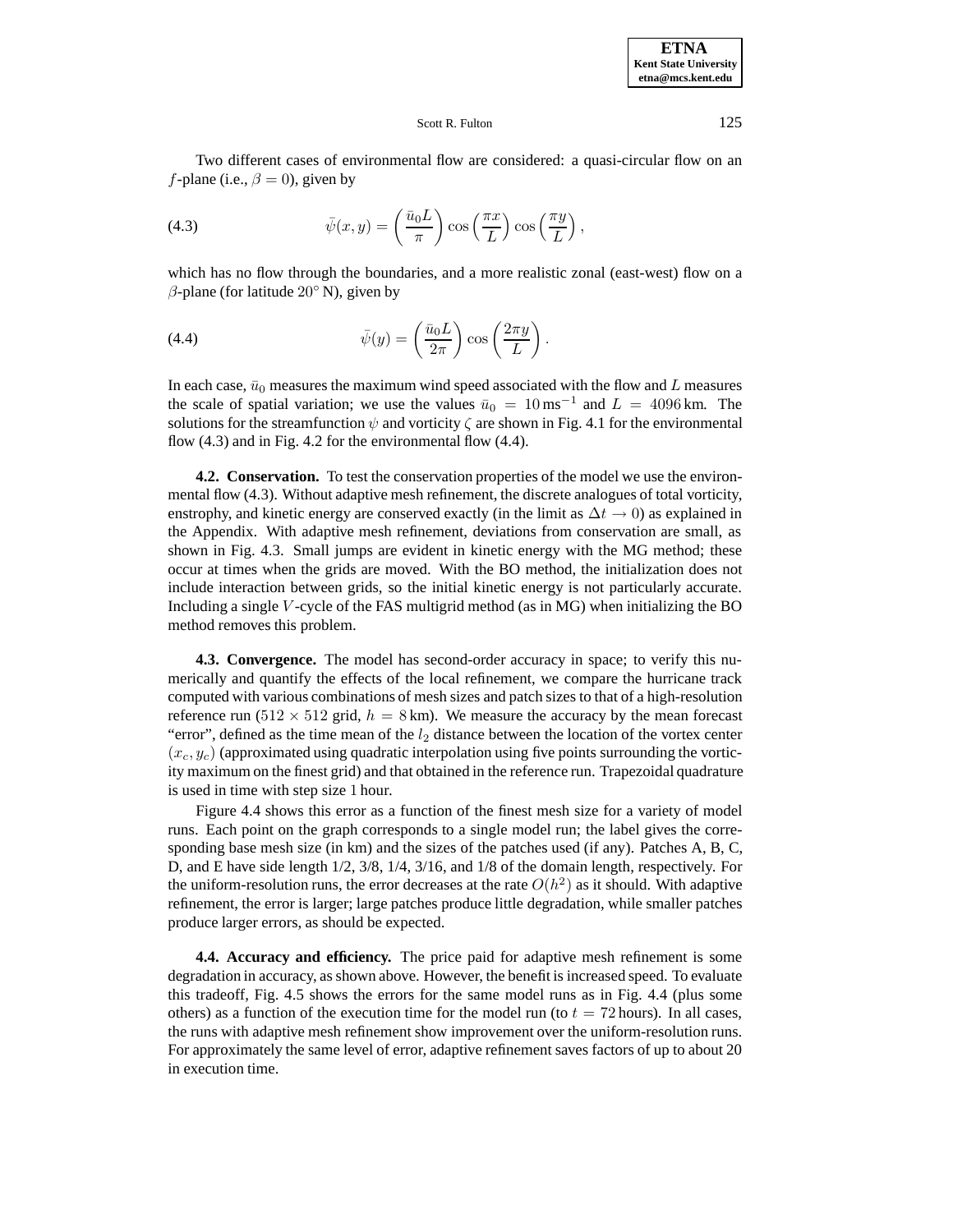

FIG. 4.1. *Streamfunction* ψ *(left) and vorticity* ζ *(right) for the vortex (4.1) in the environmental flow (4.3). The squares surrounding the vortex show the extent of the patches used in the numerical solution (MG method).*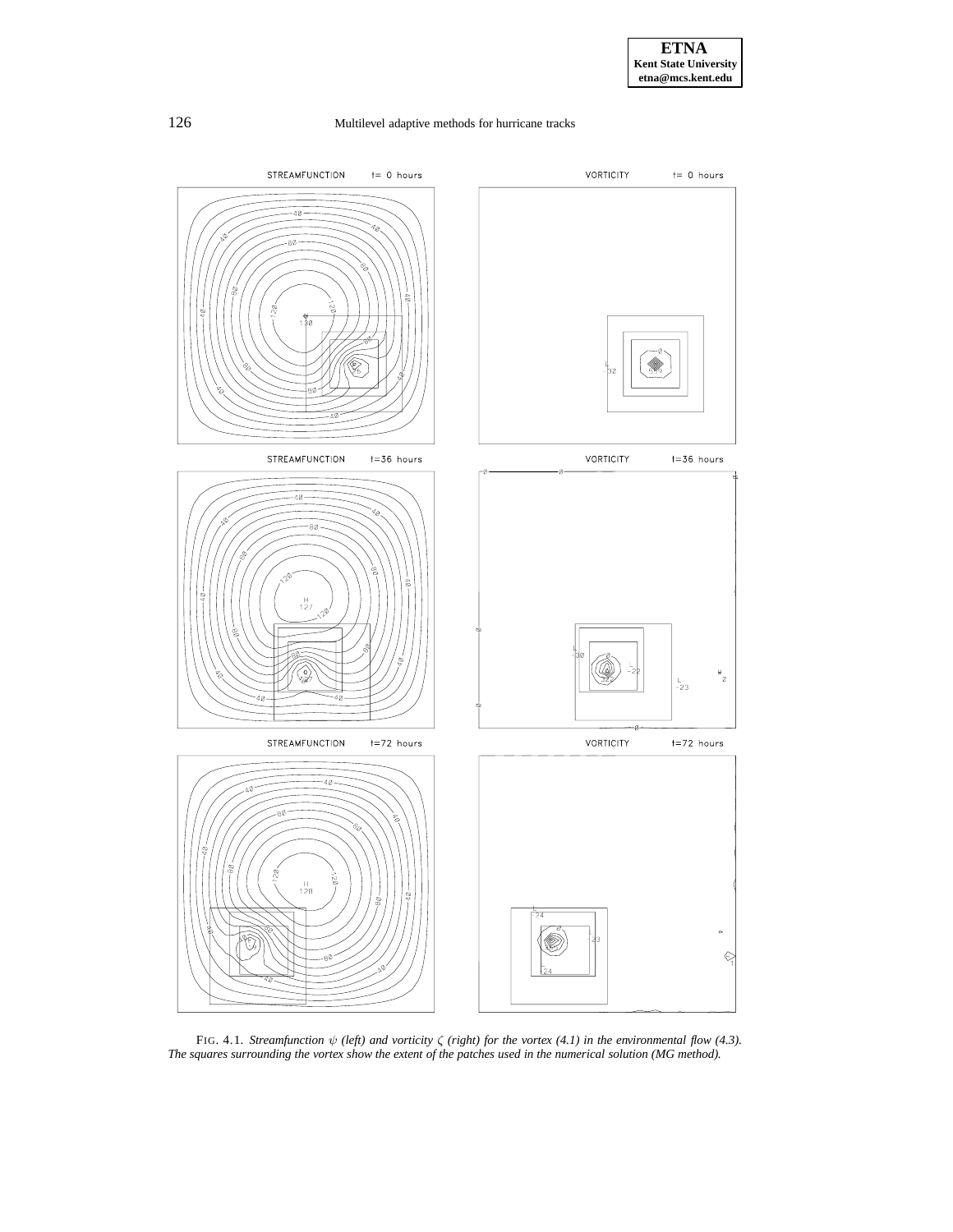**ETNA Kent State University etna@mcs.kent.edu**

Scott R. Fulton 127



FIG. 4.2. *Streamfunction* ψ *(left) and vorticity* ζ *(right) for the vortex (4.1) in the environmental flow (4.4). The squares surrounding the vortex show the extent of the patches used in the numerical solution (MG method).*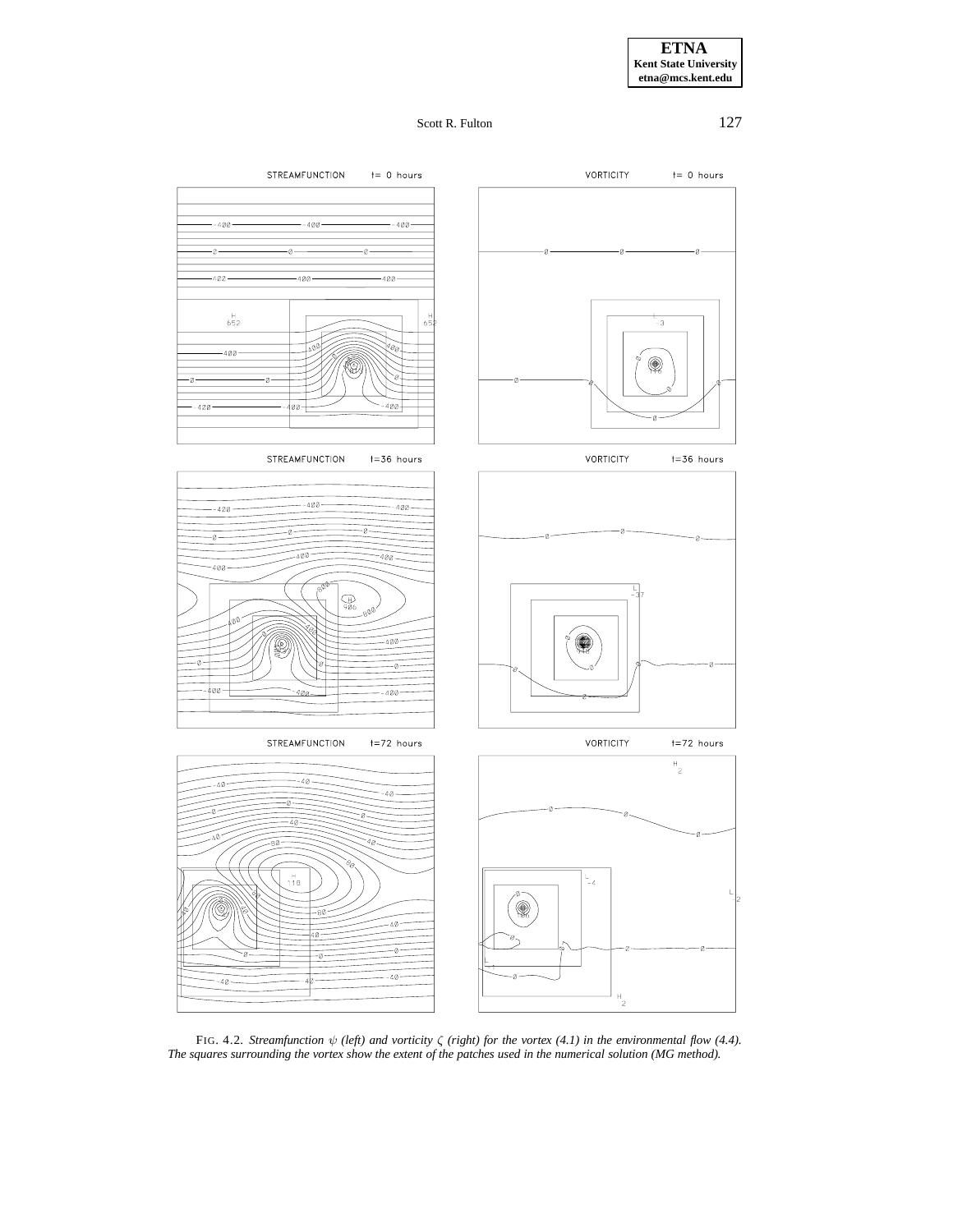

FIG. 4.3. *Normalized vorticity, enstrophy, and kinetic energy in the adaptive model, for the MG method (left panel) and BO method (right panel).*



FIG. 4.4. *Accuracy vs. mesh size for various model runs (MG method). Points are labeled with the base mesh*  $size h_1$  (in km) and patch sizes (if any).

**4.5. Comparison of BO and MG methods.** Since the MG method incorporates more complete interaction between computational grids, it might be expected that it produces better results. Figure 4.6 compares the two methods for some of the runs which were shown in Fig. 4.5. Overall, differences between the two methods are slight, with neither method consistently better. Further experimentation suggests that with many (e.g., three) patches, the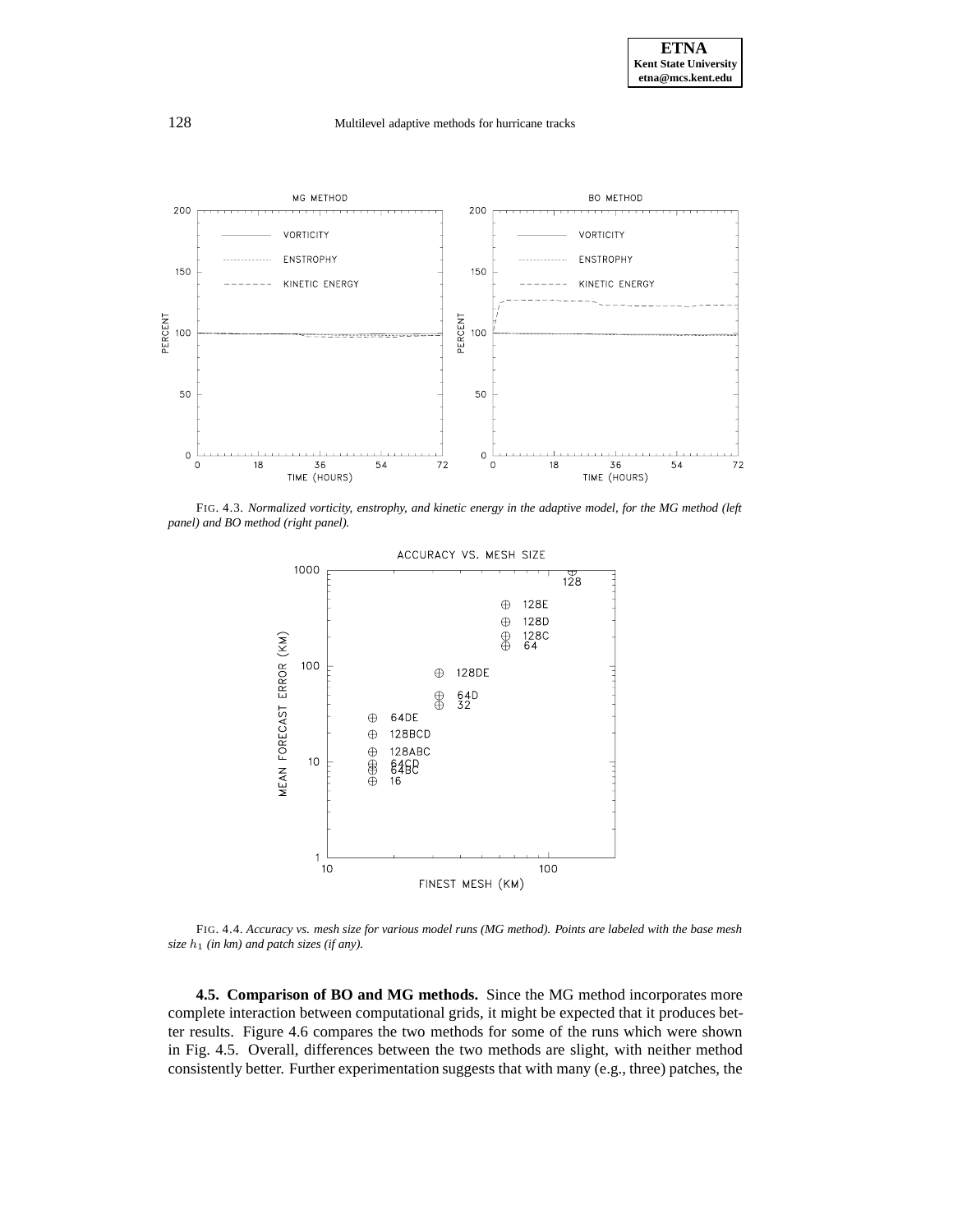

FIG. 4.5. *Accuracy vs. efficiency for various model runs (MG method). Points are labeled as in Fig. 4.4.*

MG method usually produces slightly smaller errors, but the effect is small.

**5. Concluding remarks.** The adaptive methods described here work well: they solve the hurricane track problem accurately with speedups of 10–20 compared to using uniform resolution. Differences in performance between the BO and MG methods are small. This can be explained by comparing the interaction between grids in the two methods. The MG method includes mutual interaction between coarse and fine grids at each time step. In the BO method, the coarse grid first influences the fine grid through the boundary values, and then the fine grid affects the coarse grid when the fine-grid solution is transferred to the coarse grid at the end of each time step. The difference between the methods amounts to a delay of one time step; the results shown here suggest that the net effect of that difference is minimal, at least for this problem.

One aspect of the methods apparent from the numerical results is that choosing the optimum grids for a problem—even one as simple as that treated here—is not an easy task. Apparently similar combinations of patch sizes may lead to substantially different increases in efficiency (or degradation of accuracy). Thus, self-adaptive mesh refinement, where the patch sizes (and numbers) are adjusted dynamically based on the evolving solution, could have important practical advantages. Such a self-adaptive version of this model is currently being investigated.

**Acknowledgments.** The helpful comments and advice of Mark DeMaria are gratefully acknowledged. Mark Loftis coded the original (non-adaptive) version of the model.

**Appendix. The Arakawa Jacobian.** The discretization of the Jacobian given by Arakawa [1] is

$$
J_{i,j}^h(\zeta, \psi) = -\frac{1}{12h^2} \Big[ + (\psi_{i,j-1} + \psi_{i+1,j-1} - \psi_{i,j+1} - \psi_{i+1,j+1}) (\zeta_{i+1,j} + \zeta_{i,j}) - (\psi_{i-1,j-1} + \psi_{i,j-1} - \psi_{i-1,j+1} - \psi_{i,j+1}) (\zeta_{i,j} + \zeta_{i-1,j}) \Big]
$$

**ETNA Kent State University**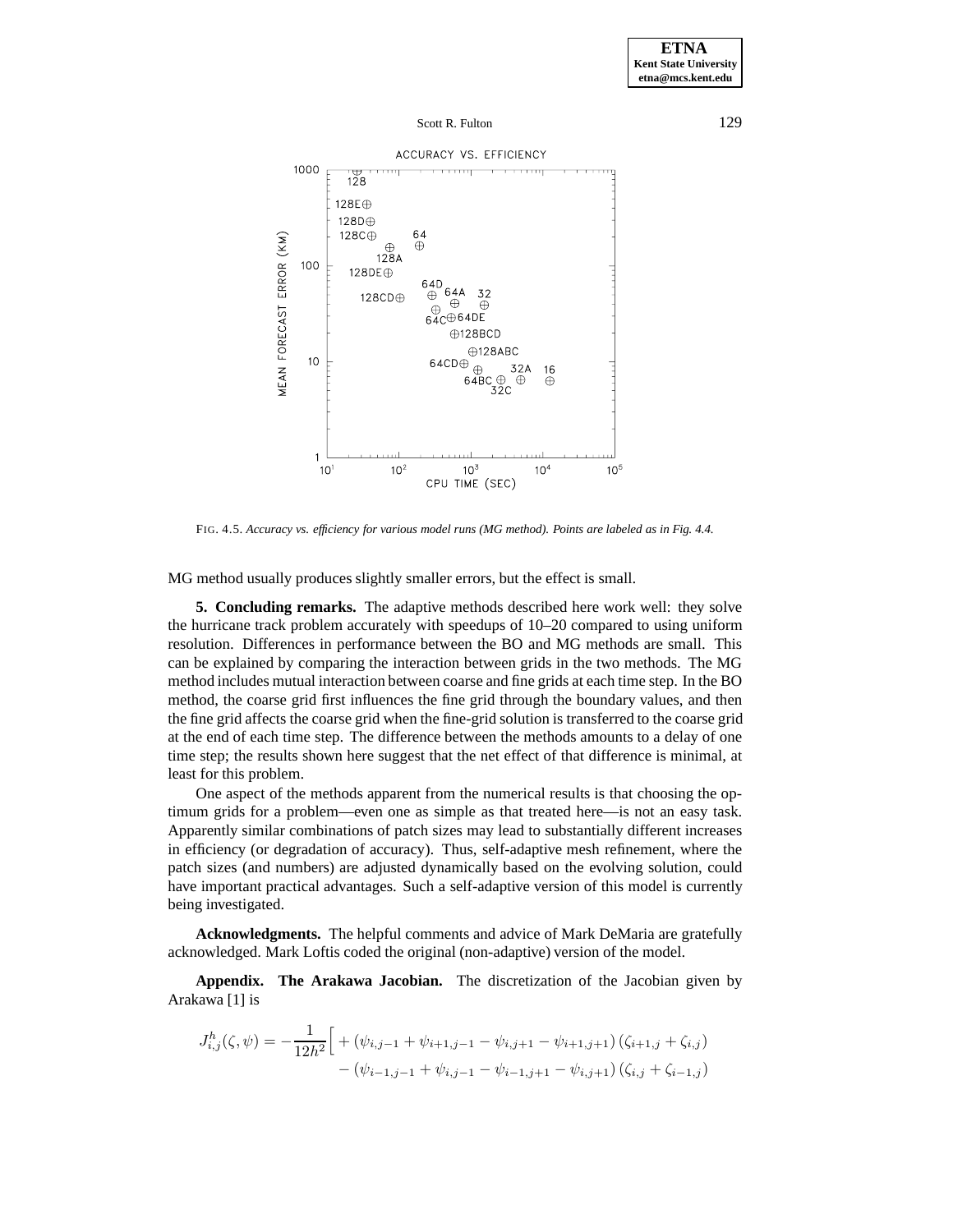130 Multilevel adaptive methods for hurricane tracks



FIG. 4.6. *Accuracy vs. efficiency for various model runs, using both the MG method (circles) and BO method (squares). Points are labeled as in Fig. 4.4.*

$$
+ (\psi_{i+1,j} + \psi_{i+1,j+1} - \psi_{i-1,j} - \psi_{i-1,j+1}) (\zeta_{i,j+1} + \zeta_{i,j})
$$
  
\n
$$
- (\psi_{i+1,j-1} + \psi_{i+1,j} - \psi_{i-1,j-1} - \psi_{i-1,j}) (\zeta_{i,j} + \zeta_{i,j-1})
$$
  
\n
$$
+ (\psi_{i+1,j} - \psi_{i,j+1}) (\zeta_{i+1,j+1} + \zeta_{i,j})
$$
  
\n
$$
- (\psi_{i,j-1} - \psi_{i-1,j}) (\zeta_{i,j} + \zeta_{i-1,j-1})
$$
  
\n
$$
+ (\psi_{i,j+1} - \psi_{i-1,j}) (\zeta_{i-1,j+1} + \zeta_{i,j})
$$
  
\n(A.1) 
$$
- (\psi_{i+1,j} - \psi_{i,j-1}) (\zeta_{i,j} + \zeta_{i+1,j-1})
$$
.

The form given in [1] for the corresponding discretization at the boundary assumes no flow through the boundary, and thus must be modified for the problem treated here. One way to do so is to simply replace centered differences by one-sided differences at the boundary; this leads to

$$
\frac{1}{2}J_{i,N}^{h}(\zeta,\psi) = -\frac{1}{12h^{2}} \Big[ + (\psi_{i,N-1} + \psi_{i+1,N-1} - 2\psi_{i,N}) (\zeta_{i+1,N} + \zeta_{i,N}) \n- (\psi_{i-1,N-1} + \psi_{i,N-1} - 2\psi_{i,N}) (\zeta_{i,N} + \zeta_{i-1,N}) \n- (\psi_{i+1,N-1} + \psi_{i+1,N} - \psi_{i-1,N-1} - \psi_{i-1,N}) (\zeta_{i,N} + \zeta_{i,N-1}) \n- (\psi_{i,N-1} - \psi_{i-1,N}) (\zeta_{i,N} + \zeta_{i-1,N-1}) \n- (\psi_{i+1,N} - \psi_{i,N-1}) (\zeta_{i,N} + \zeta_{i+1,N-1}) \n+ 4 (\psi_{i+1,N} - \psi_{i-1,N}) \zeta_{i,N} \Big].
$$

at the north boundary and

$$
\frac{1}{4}J_{M,N}^{h}(\zeta,\psi) = -\frac{1}{12h^{2}} \Big[ -(\psi_{M-1,N-1} + \psi_{M,N-1} - 2\psi_{M,N}) (\zeta_{M,N} + \zeta_{M-1,N}) - (2\psi_{M,N} - \psi_{M-1,N-1} - \psi_{M-1,N}) (\zeta_{M,N} + \zeta_{M,N-1}) \Big]
$$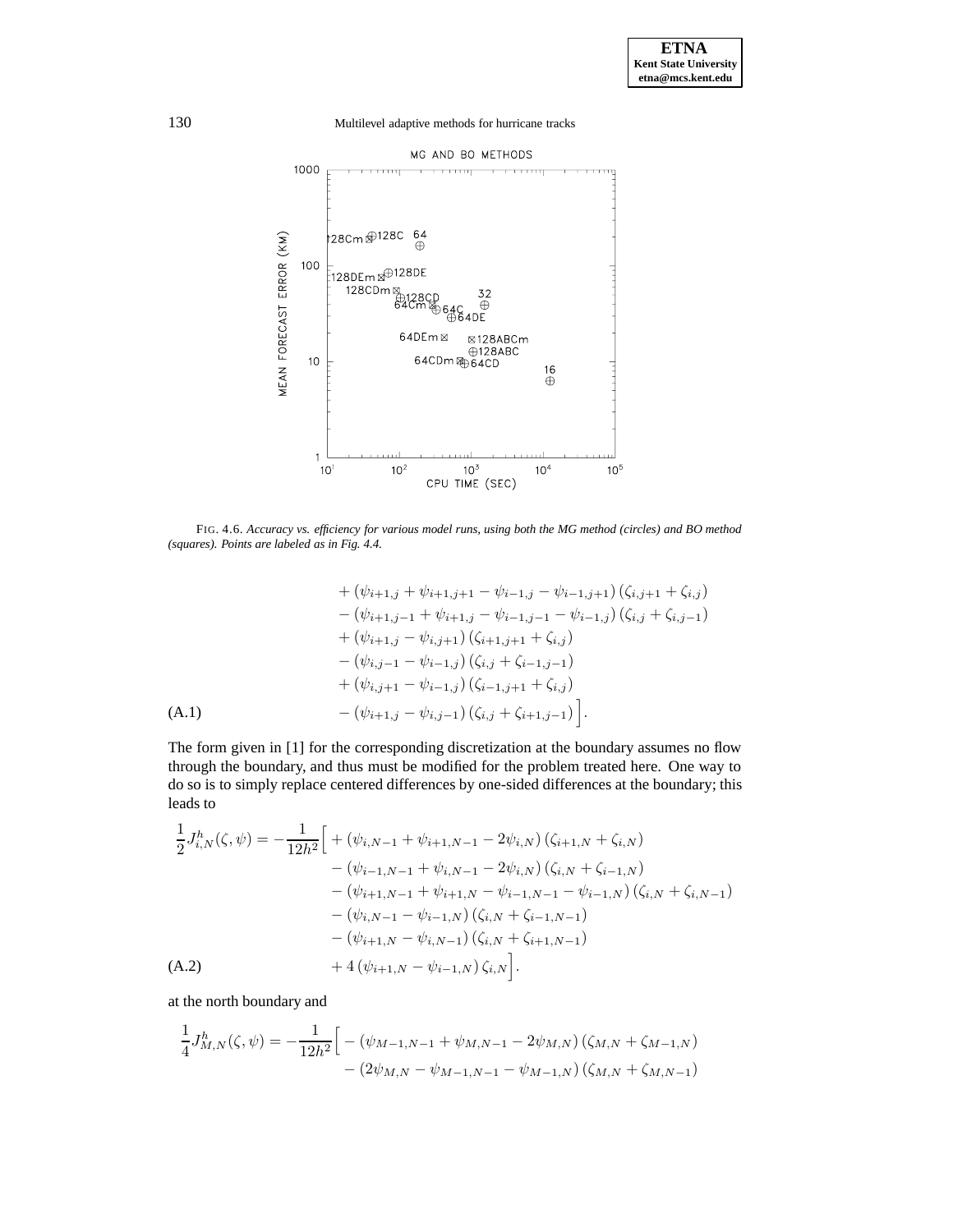**ETNA Kent State University etna@mcs.kent.edu**

## Scott R. Fulton 131

$$
-(\psi_{M,N-1} - \psi_{M-1,N})(\zeta_{M,N} + \zeta_{M-1,N-1})+ 4(\psi_{M,N-1} - \psi_{M,N})\zeta_{M,N} - 4(\psi_{M-1,N} - \psi_{M,N})\zeta_{M,N}.
$$

at the northeast corner, with analogous discretizations at the other sides and corners.

Substituting (A.1–A.3) into (3.1), multiplying by  $h^2$  and summing over the grid leads to

$$
\frac{d}{dt} \sum_{i=0}^{M} \int_{j=0}^{N} \int_{j=0}^{N} \zeta_{i,j} h^{2} = -\sum_{j=0}^{N} \int_{j=0}^{N} [(u\zeta)_{M,j} - (u\zeta)_{0,j}] h
$$
\n(A.4)\n
$$
-\sum_{i=0}^{M} \int_{j=0}^{N} [(v\zeta)_{i,N} - (v\zeta)_{i,0}] h,
$$

where the double primes indicate the first and last terms of the sum are scaled by the factor  $\frac{1}{2}$ . Here we have assumed that  $\beta = 0$ , and the discretization of the boundary fluxes matches (A.2), e.g.,

$$
(v\zeta)_{i,N} = \frac{1}{12h} \Big[ \left( \psi_{i,N} - \psi_{i-1,N} \right) \left( \zeta_{i,N} + \zeta_{i-1,N} \right) + 4 \left( \psi_{i+1,N} - \psi_{i-1,N} \right) \zeta_{i,N} + \left( \psi_{i+1,N} - \psi_{i,N} \right) \left( \zeta_{i,N} + \zeta_{i+1,N} \right).
$$
\n(A.5)

Thus, if there is no flow through the boundary, the discrete model conserves the discrete total vorticity

(A.6) 
$$
\sum_{i=0}^{M} \int_{j=0}^{N} \sum_{j=0}^{N} \mu \zeta_{i,j} h^2.
$$

Likewise, under the same conditions the discrete total enstrophy

(A.7) 
$$
\sum_{i=0}^{M} \frac{N}{j=0} \sum_{j=0}^{N} \frac{1}{2} \zeta_{i,j}^2 h^2
$$

and discrete kinetic energy

$$
\frac{1}{4} \sum_{i=0}^{M} \sum_{j=0}^{N} \left[ \begin{array}{c} \left( \frac{\psi_{i-1,j} - \psi_{i-1,j-1}}{h} \right)^2 + \left( \frac{\psi_{i,j} - \psi_{i,j-1}}{h} \right)^2 \\ + \left( \frac{\psi_{i,j-1} - \psi_{i-1,j-1}}{h} \right)^2 + \left( \frac{\psi_{i,j} - \psi_{i-1,j}}{h} \right)^2 \right] h^2 \end{array} \right]
$$
\n(A.8)

are also conserved [1].

#### REFERENCES

- [1] A. ARAKAWA, *Computational design for long-term numerical integration of the equations of fluid motion: Two-dimensional incompressible flow, Part I*, J. Comp. Phys., 1 (1966), pp. 119–143.
- [2] D. BAI AND A. BRANDT, *Local mesh refinement multilevel techniques*, SIAM J. Stat. Comput., 8 (1987), pp. 109–304.
- [3] M. BERGER AND J. OLIGER, *Adaptive mesh refinement for hyperbolic partial differential equations*, J. Comp. Phys., 53 (1984), pp. 484–512.